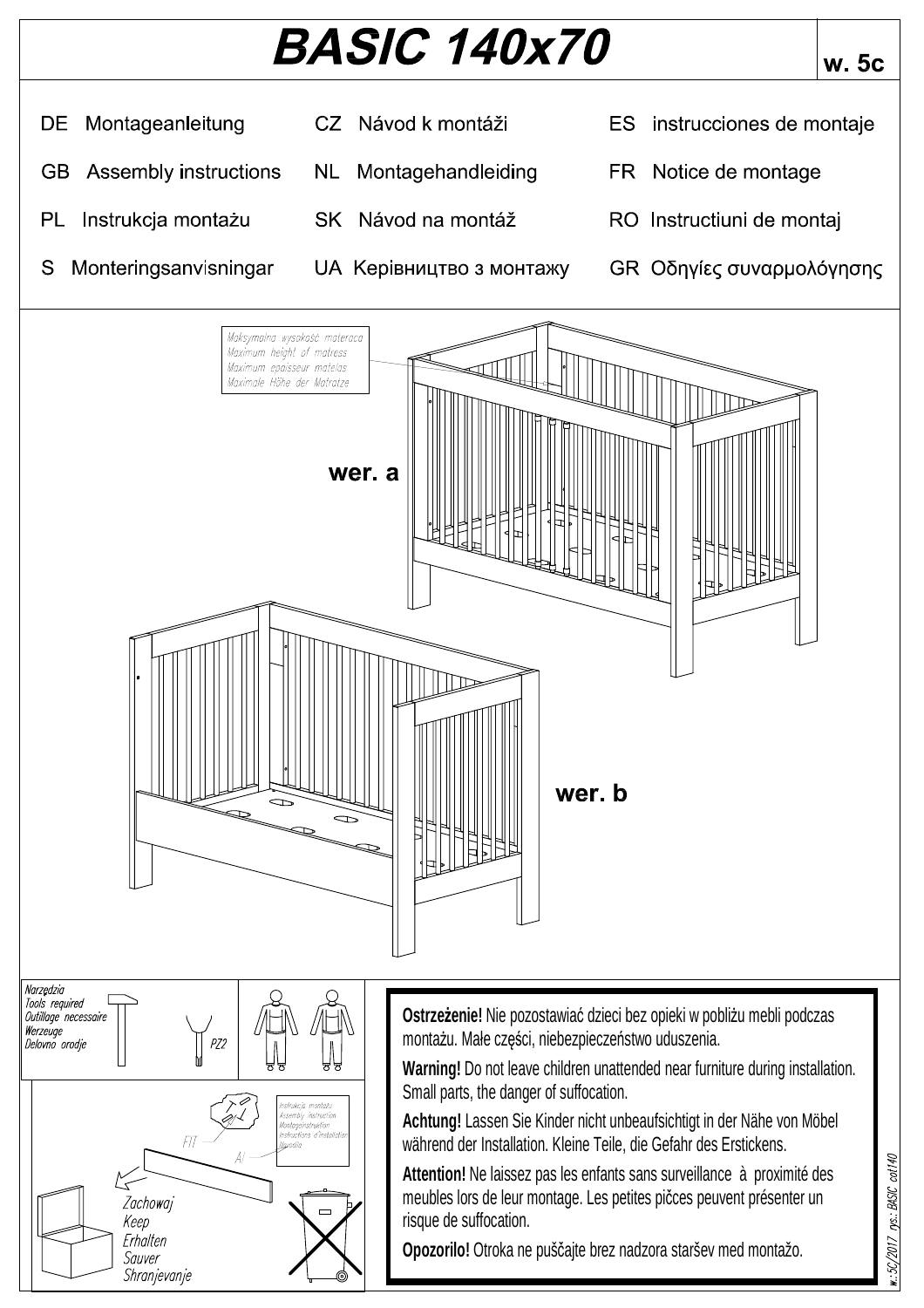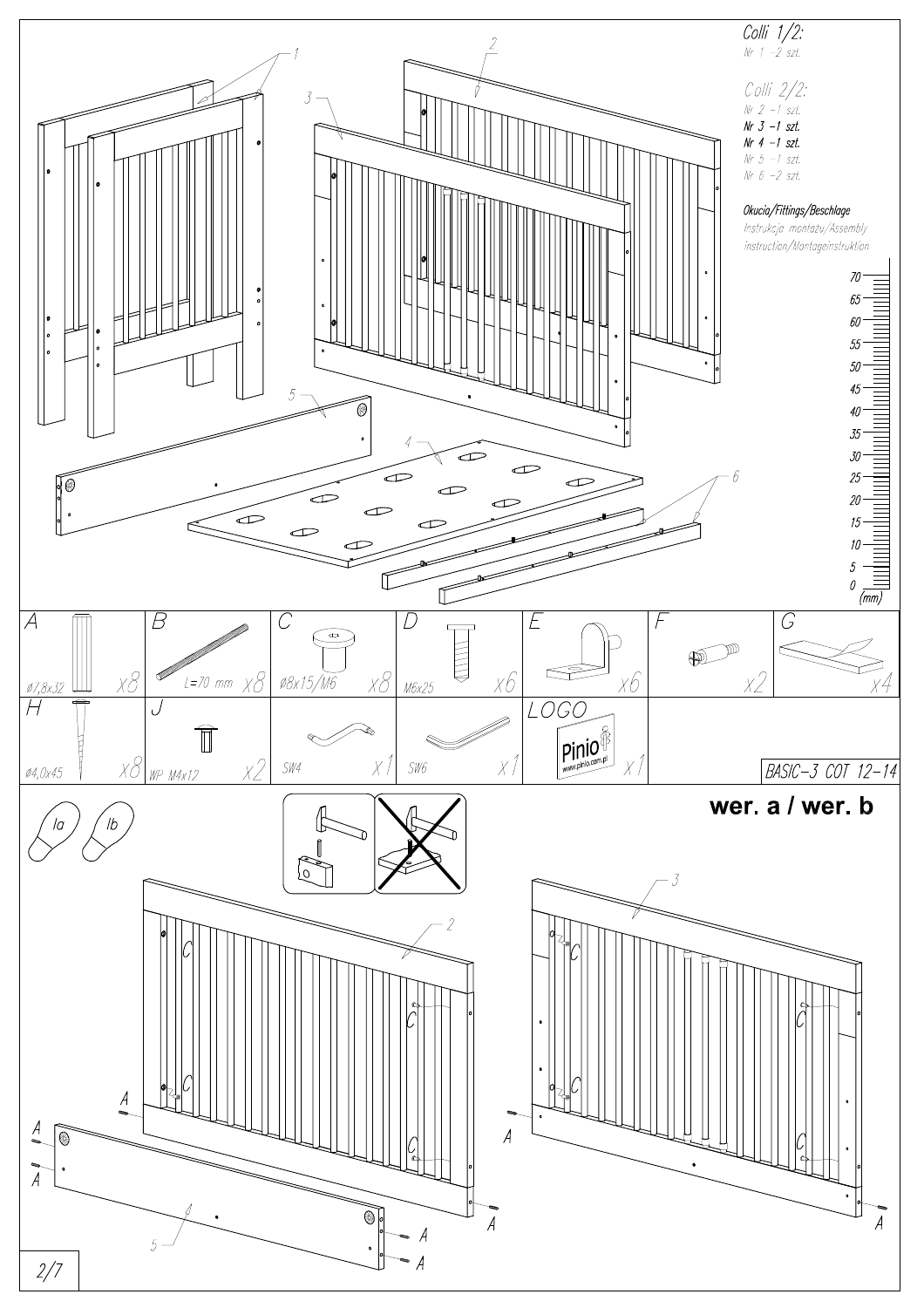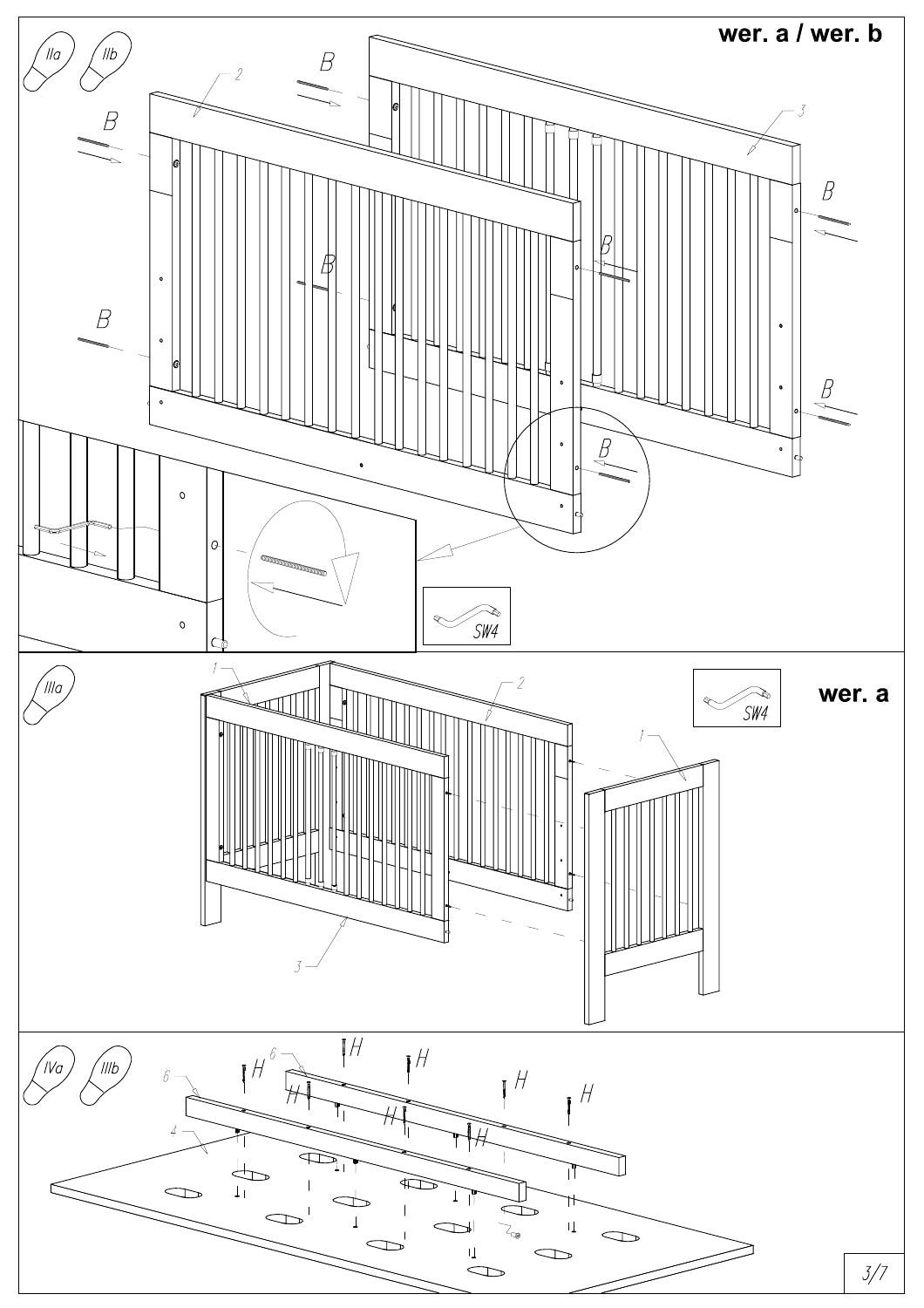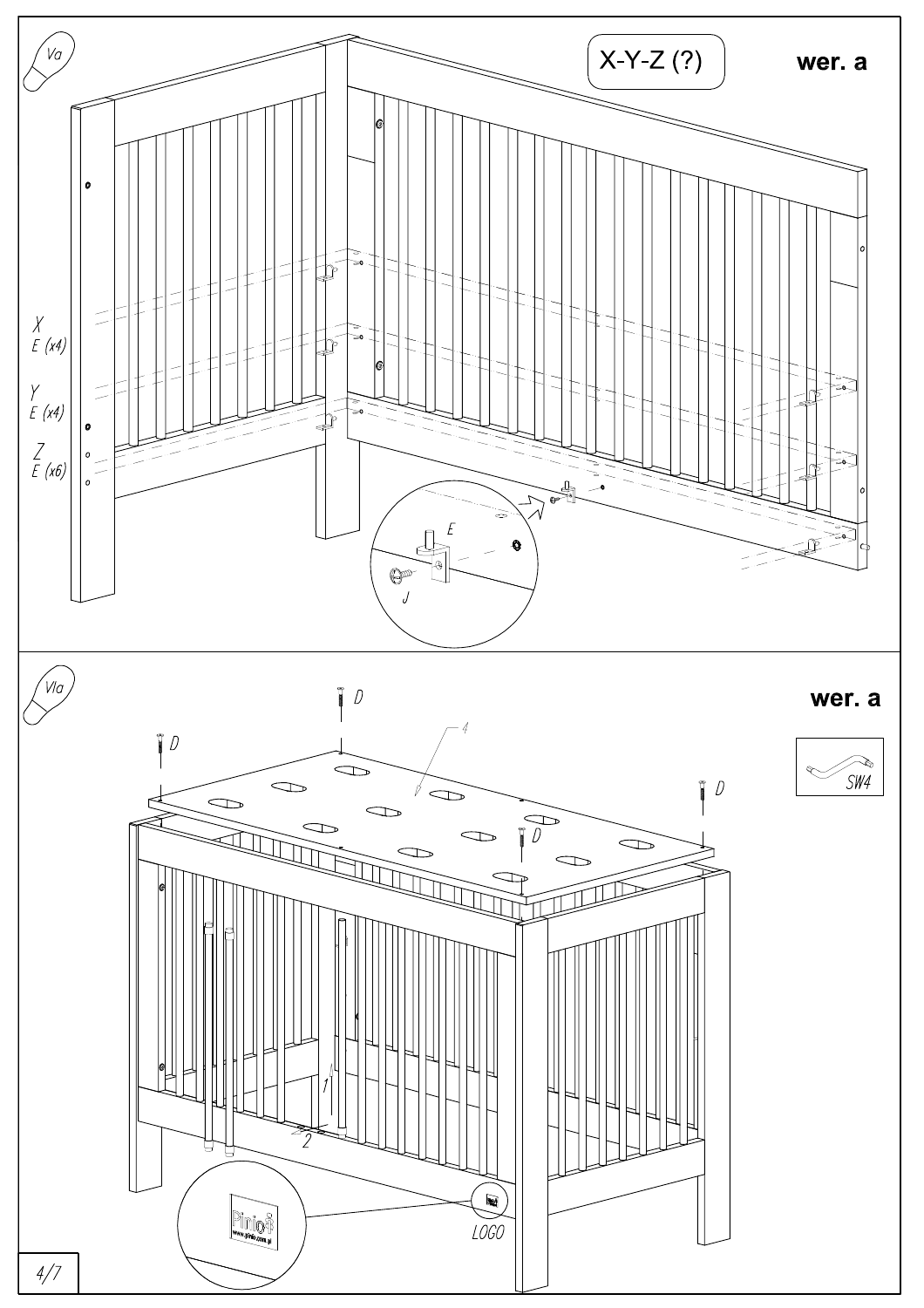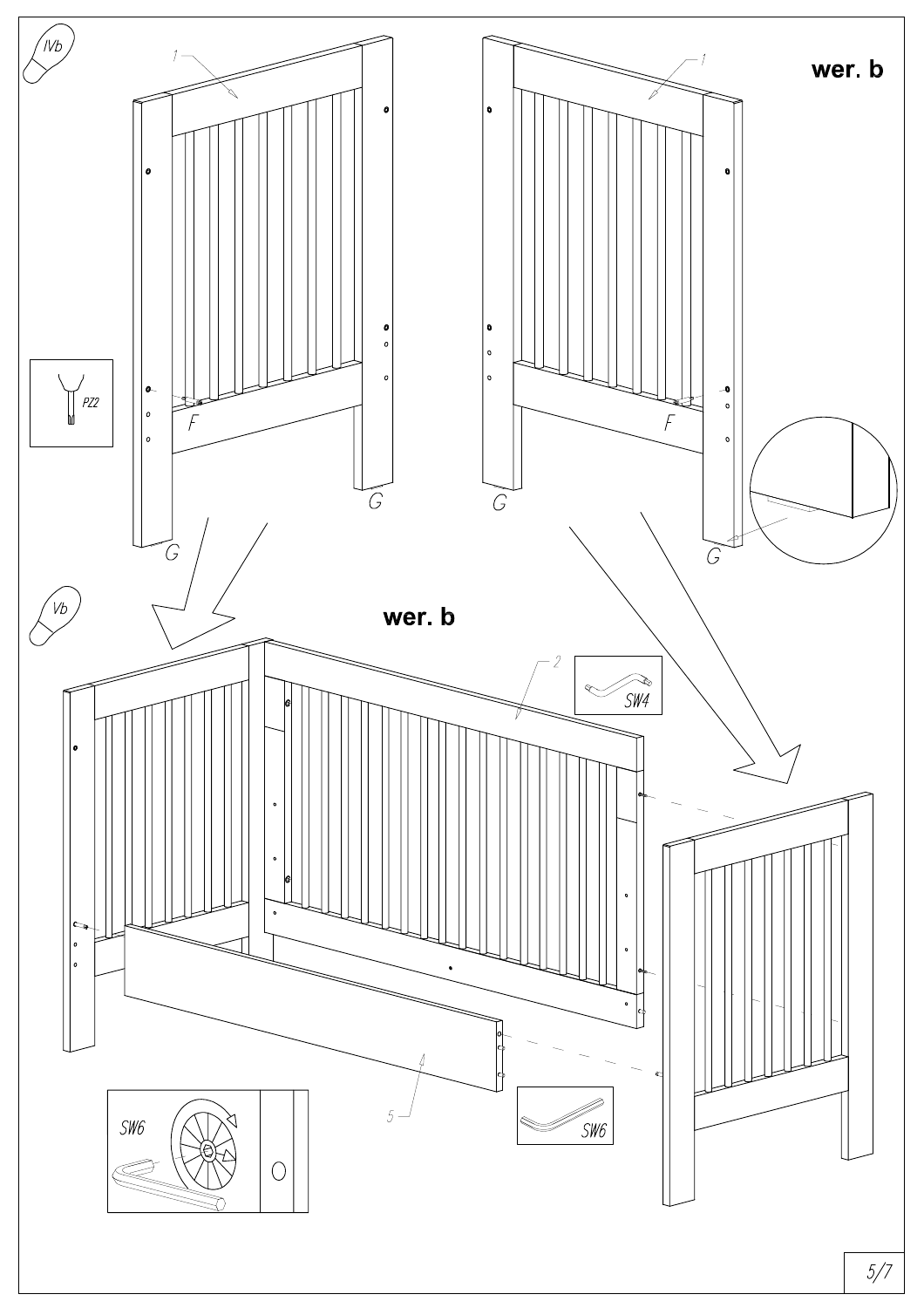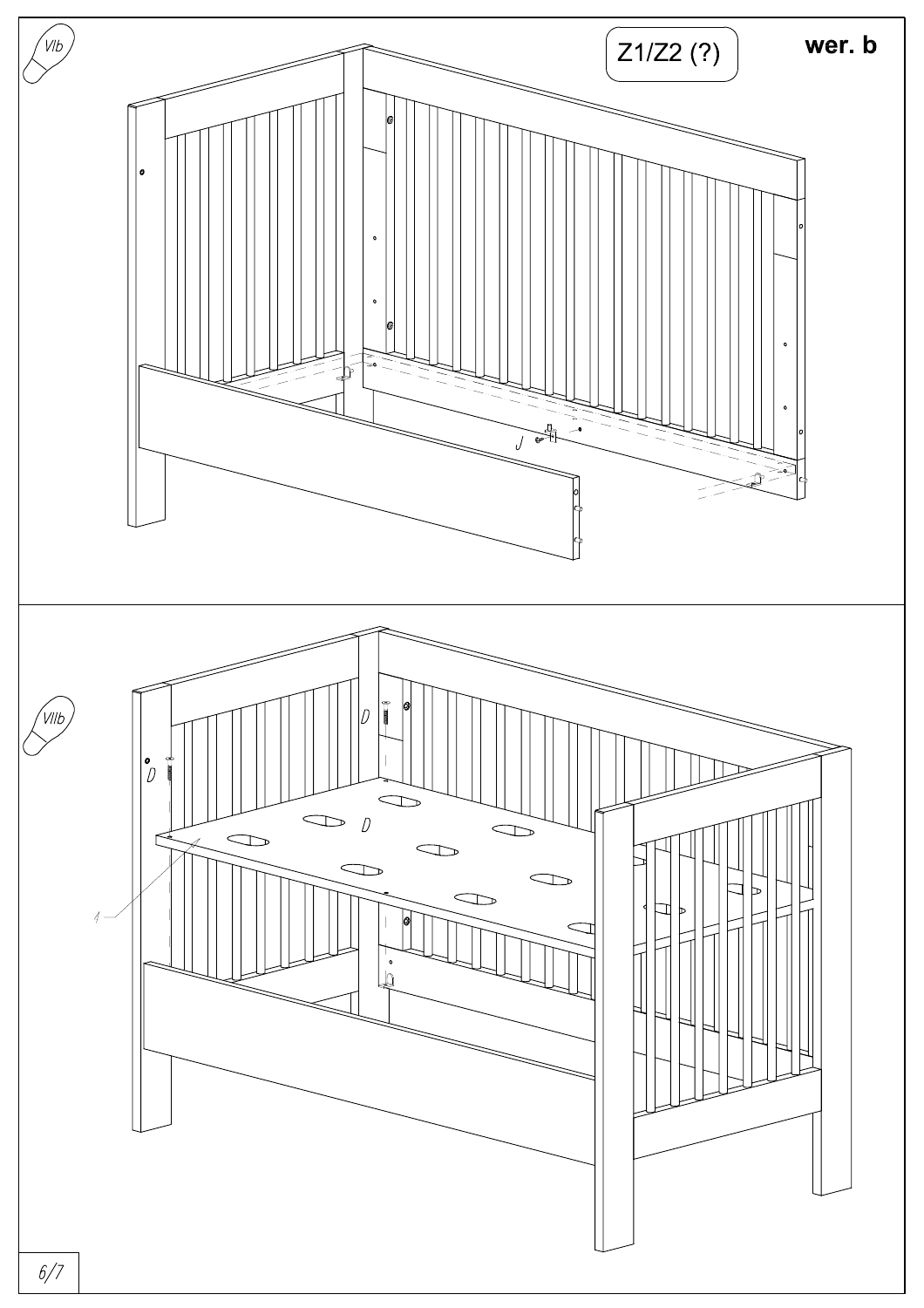

### **PN-EN 716-1: 2017 +AC:2019**

W. 5/2019

### **PL: WAŻNE -ZACHOWAĆ DO PÓŹNIEJSZEGO STOSOWANIA –UWAŻNIE PRZECZYTAĆ**

### **Ostrzeżenia**

- Wyrób przeznaczony dla dzieci o masie ciała nie większej niż 40 kg.
- Łóżko jest gotowe do użytkowania, gdy wszystkie śruby podczas ich montażu są odpowiednio dokręcone. Okresowo sprawdzać siłę mocowania śrub i w razie potrzeby dokręcić je.
- Najniższe położenie jest najbezpieczniejsze i gdy dziecko zaczyna samodzielnie siadać zaleca się używać tylko tego poziomu. Aby zapobiec obrażeniom dziecka wskutek upadku łóżko nie powinno być dłużej używane jeżeli dziecko potrafi się wspiąć i wyjść z łóżka.
- Nie pozostawiać w łóżku czegokolwiek ani nie ustawiać łóżka w pobliżu innego sprzętu, który mógłby stanowić podparcie dla stopy lub spowodować niebezpieczeństwo uduszenia lub powieszenia dziecka, np. przewody, sznurki zasłon/żaluzji itp.
- Zalecana wielkość materaca powinna wynosić 140\*70 cm. Przy tej wielkości szczelina między materacem a bokami i szczytami nie przekracza 30 mm.
- Grubość materaca powinna być taka, aby wewnętrzna wysokość (mierzona od górnej płaszczyzny materaca do górnej krawędzi ramy łóżka wynosiła co najmniej 500 mm w najniższym położeniu dna i co najmniej 200 mm w najwyższym położeniu dna łóżka. Znak na boku ramy łóżka pokazuje maksymalna grubość materaca, jaki może być stosowany w łóżku. Nie używać w łóżku więcej niż 1 materaca.
- Nie używać łóżka, jeżeli jakikolwiek jego element jest uszkodzony, rozdarty lub brakuje elementu. Używać tylko oryginalnych elementów dostarczonych przez producenta lub dystrybutora.
- Jeśli łóżeczko ma wyjmowane szczeble: używaj łóżeczka wyłącznie z zamontowanymi lub zdemontowanymi wszystkimi wyjmowanymi szczeblami. Ze względu na niebezpieczeństwo uwięzienia głowy nie dopuszcza się używania łóżeczka tylko z częścią wyjętych wyjmowanych szczebli. Jeśli pozostawiasz dziecko w łóżeczku bez nadzoru, zawsze sprawdź, czy wszystkie wyjmowane szczeble są zamontowane.
- Bądź świadom ryzyka, jakie stanowi otwarty ogień lub inne silne źródło ciepła, takie jak promienniki elektryczne lub gazowe itp. umieszczone w pobliżu łóżka
- Czyścić łóżeczko tylko ciepłą wodą z dodatkiem mydła lub jakimkolwiek innym łagodnym środkiem czyszczącym bez toksycznych składników.

# **EN: IMPORTANT -RETAIN FOR FUTURE REFERENCE -READ CAREFUILY**

### **Warnings**

- For children with a body weight no more than 40 kg.
- Before putting into use, check if all parts of the bed are in good condition, well tightened, and do not show sharp edges which may injure the child or snag on its clothing (or cords, necklaces, pacifier, ribbons), causing a strangulation hazard. Check all connection points.
- Do not use this bed without the base. The lowest position is the safest and the base should always be used in that position as soon as the child is old enough to sit, kneel or to pull itself up.
- Do not leave anything in the bed which could provide a foothold or create a danger of suffocation or strangulation. Do not hang anything on or over the bed, do not place anything against the bed.
- Regularly check the bed for broken, warped or missing parts. No longer use the bed whenever such parts are found. Always use original parts, to obtain from the manufacturer or the distributor.
- The thickness of the mattress must be so that the distance between the upper side of the mattress and the upper side of the bed is minimally 500 mm with the base in the lowest position and minimally 200 mm in the highest position (see marked on the side). We recommend a mattress of 140\*70 cm, whereby the distance between the mattress and the leg frames is maximally 30 mm. Never use a second mattress. Do not put two mattresses one upon another.
- When movable bars are provided: always use the cot with all mounted or with all dismounted bars. To avoid head entrapment not use the cot only with a part of movable bars. If you leave the child unattended in the cot, always make sure that all movable bars are mounted.
- Be aware of the risk of open fire and other sources of strong heat, such as electric bar fires, gas fires, etc... in the near vicinity of the cot.
- Only clean the bed with soap or any other mild cleaning agent without toxic components and with warm water.